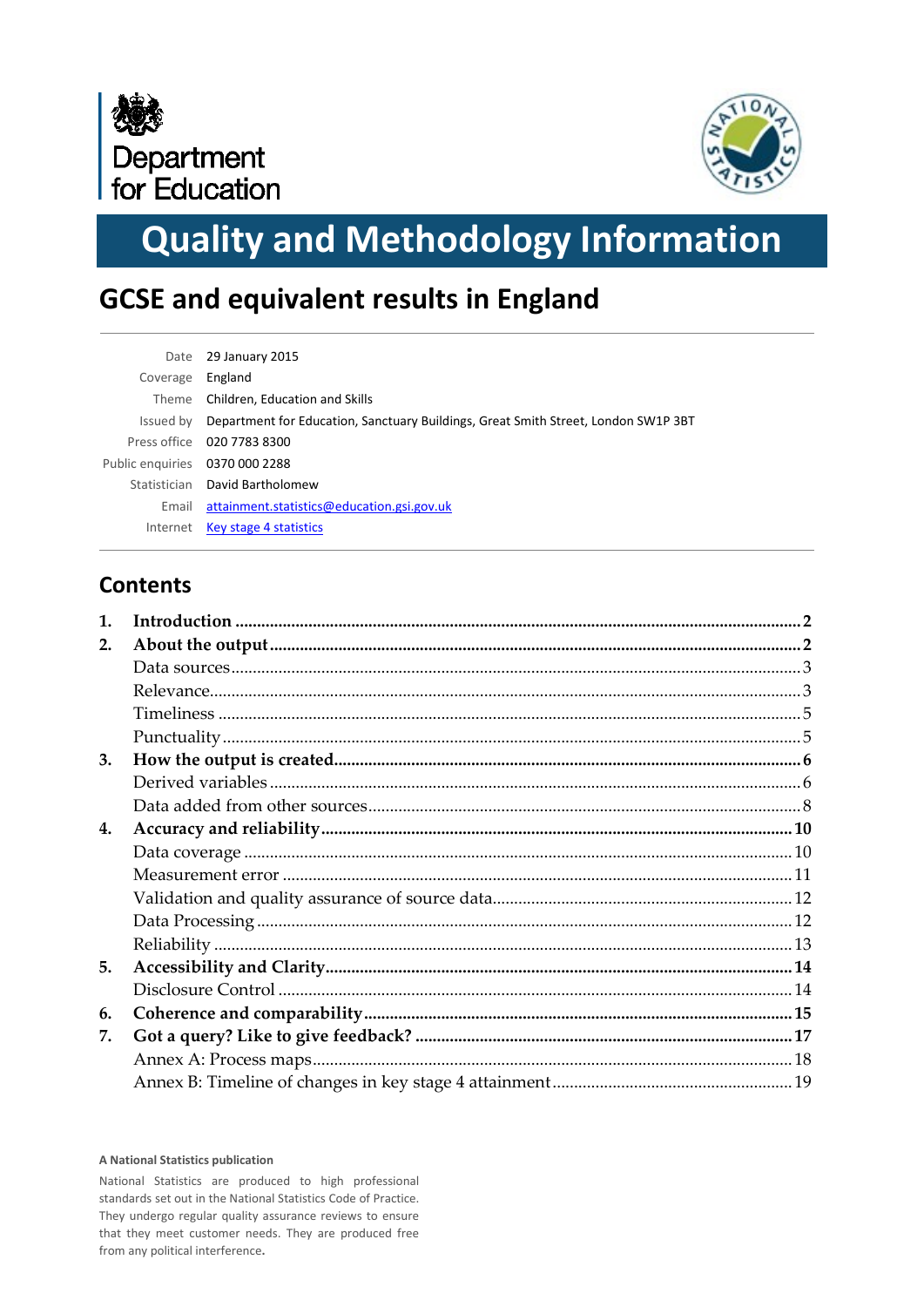## <span id="page-1-0"></span>**1. Introduction**

This document provides a range of information on the quality of the key stage 4 attainment data and the methodology used in producing it. It is based on the Office for National Statistics' [guidelines for measuring statistical quality.](http://www.ons.gov.uk/ons/guide-method/method-quality/quality/guidelines-for-measuring-statistical-quality/index.html)

It provides an overview of the data used in the production of the key stage 4 statistical first releases (SFRs) and the secondary school performance tables. It describes the methodology used to calculate pupil attainment in these publications. It provides information on the data sources, their coverage, their quality and how the data is validated and processed.

## <span id="page-1-1"></span>**2. About the output**

National and local authority (LA) information on key stage 4 attainment of secondary school pupils in England is published in the following SFRs

[GCSE and equivalent results in England, 2012 to 2013 \(provisional\)](https://www.gov.uk/government/statistics/2013-gcse-and-equivalent-results-including-key-stage-3-provisional)

[GCSE and equivalent results in England, 2012 to 2013 \(revised\)](https://www.gov.uk/government/statistics/gcse-and-equivalent-results-in-england-2012-to-2013-revised)

[GCSE and equivalent results by pupil characteristics in England, 2012 to 2013](https://www.gov.uk/government/statistics/gcse-and-equivalent-attainment-by-pupil-characteristics-2012-to-2013)

[GCSE and equivalent results in England, 2013 to 2014 \(provisional\)](https://www.gov.uk/government/statistics/provisional-gcse-and-equivalent-results-in-england-2013-to-2014)

[GCSE and equivalent results in England, 2013 to 2014 \(revised\)](https://www.gov.uk/government/collections/statistics-gcses-key-stage-4)

[GCSE and equivalent results by pupil characteristics in England, 2013 to 2014](https://www.gov.uk/government/collections/statistics-gcses-key-stage-4)

[GCSE and equivalent results: SFR series](https://www.gov.uk/government/collections/statistics-gcses-key-stage-4)

School level information for the end of key stage 4 is published in the secondary school [performance tables.](http://www.education.gov.uk/schools/performance/index.html)

National curriculum standards have been designed so that most pupils will progress by approximately one level every two years. For key stage 4 we assess the expected level of progress a pupil makes in English and in mathematics. This means that pupils who achieved level 4 at the end of key stage 2 would be expected to achieve grade  $A^*$ -C by the end of key stage 4.

<span id="page-1-2"></span>All children in their final year of a key stage must be assessed. Most of the children will be in the year group with similarly aged pupils. For pupils reaching the end of key stage 4 it is typically those pupils starting the academic year aged 15.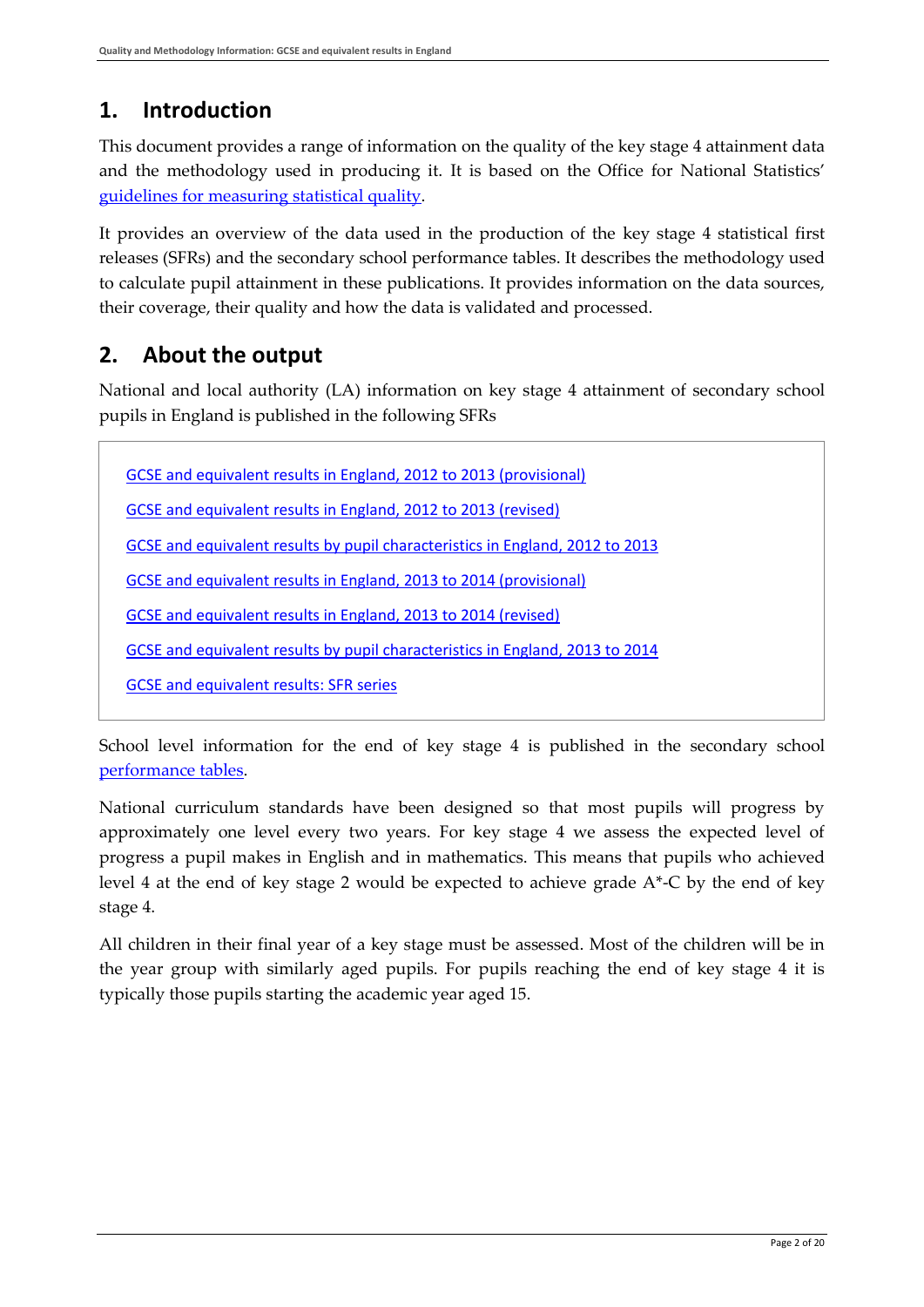## **Data sources**

The key stage 4 datasets are compiled using information matched together from three data sources:

- i. Prior attainment records (key stage 2 results);
- ii. School Census records; and
- iii. Qualification entries and results collected from awarding bodies

Attainment data for all pupils at the end of key stage 4 is collected from the awarding bodies by the department's contractor.

## <span id="page-2-0"></span>**Relevance**

The key strength of the data is that it is derived from an administrative data collection. This means that it can supply accurate data down to small geographical areas (school level). In addition, the data is merged with other administrative data held by the department (the school census) to provide detailed information on sub-groups of the school population. Pupil level data from different key stages can also be merged so that we can produce precise measures of pupil progress between one key stage and another.

### Key users

| Department for<br>Education | Used to monitor national standards of key stage 4 attainment in<br>secondary schools in England. The national figures are used to<br>determine whether standards are improving or declining.                                                                                                |
|-----------------------------|---------------------------------------------------------------------------------------------------------------------------------------------------------------------------------------------------------------------------------------------------------------------------------------------|
|                             | Data for sub-groups of the population are also analysed to inform<br>departmental policies aimed at closing gaps in attainment.                                                                                                                                                             |
|                             | School level figures are used to identify schools where intervention<br>may be needed to bring standards up to an acceptable level.                                                                                                                                                         |
| Ofsted                      | Used as part of the background information to inform school<br>inspections. For example, it enables inspectors to identify areas of the<br>curriculum or groups of pupils where a school appears to be doing<br>less well. This would then form part of the focus during the<br>inspection. |
| Ofqual                      | Used as part of the evidence it reviews on the setting and<br>maintenance of standards in key stage 4 examinations.                                                                                                                                                                         |
| Local authorities           | Use the national data and that for other LAs to set the attainment of<br>their area into context.<br>Use the school level information to hold maintained schools to<br>account.                                                                                                             |
|                             |                                                                                                                                                                                                                                                                                             |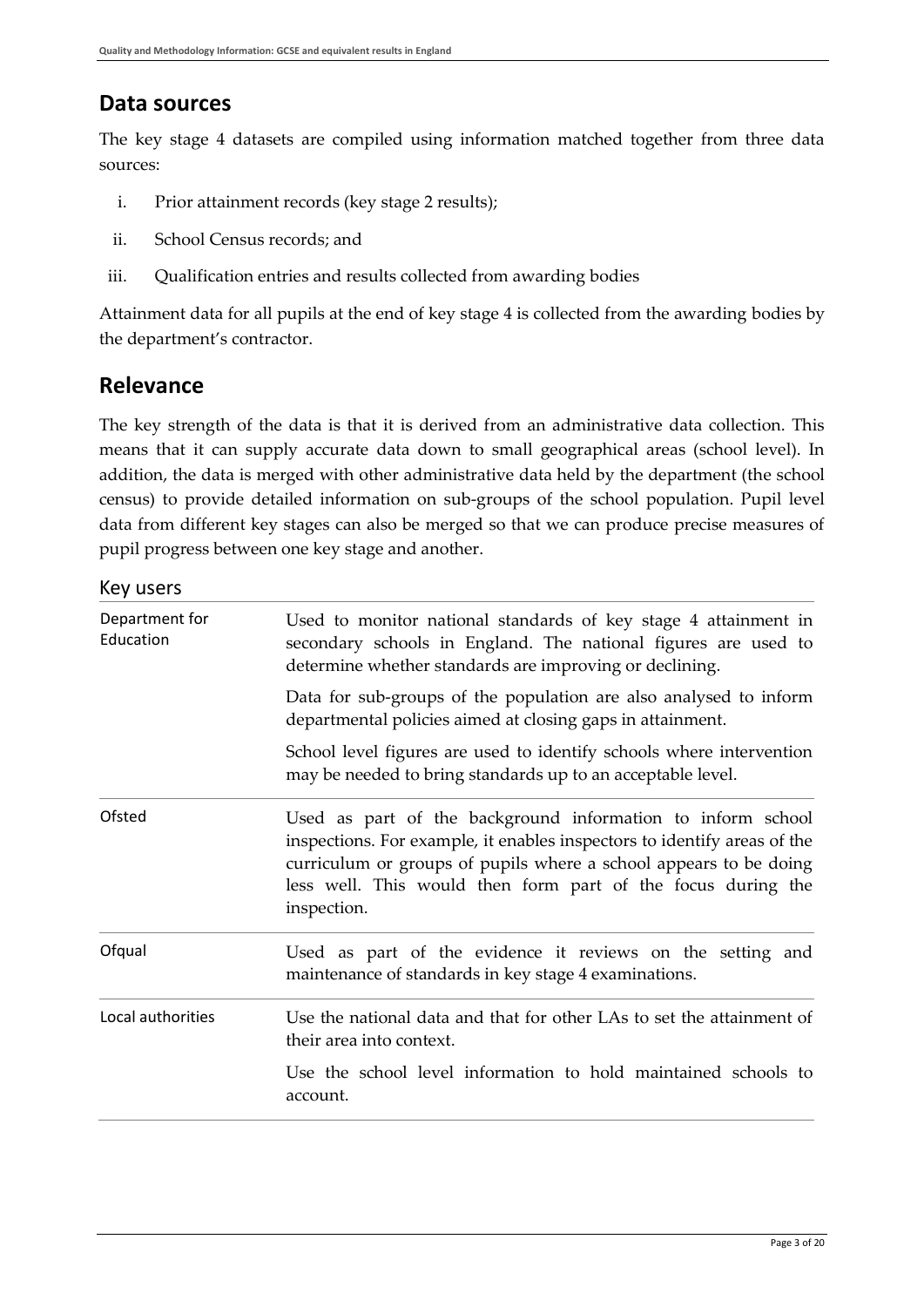<span id="page-3-0"></span>

| Schools                              | Used to evaluate their own performance against national standards<br>and other local schools.                                                                                       |
|--------------------------------------|-------------------------------------------------------------------------------------------------------------------------------------------------------------------------------------|
|                                      | Used to identify high performing schools with similar circumstances<br>to their own that they can work with to improve their own standards.                                         |
| School governors                     | Used to hold schools to account, to identify strengths and weaknesses<br>and support school improvement.                                                                            |
| <b>Teachers and head</b><br>teachers | Used to carry out analysis and self-evaluation, and to aid planning of<br>school improvement strategies.                                                                            |
|                                      | Use the information to inform decisions about whether to apply for<br>vacancies in particular schools and also as background information<br>when preparing for interviews.          |
| Parents                              | Used to compare their own children's performance to others in their<br>school, LA and nationally.                                                                                   |
|                                      | Used to hold their children's schools to account and identify areas<br>where they feel the school needs to improve.                                                                 |
|                                      | Used to inform choice of a secondary school for their child.                                                                                                                        |
|                                      | Performance of schools in the local area is also a key consideration for<br>parents and prospective parents when moving house.                                                      |
| Others                               | Researchers from this country and abroad. Others use the<br>information to identify schools with particular levels of attainment<br>that they may wish to market their services to. |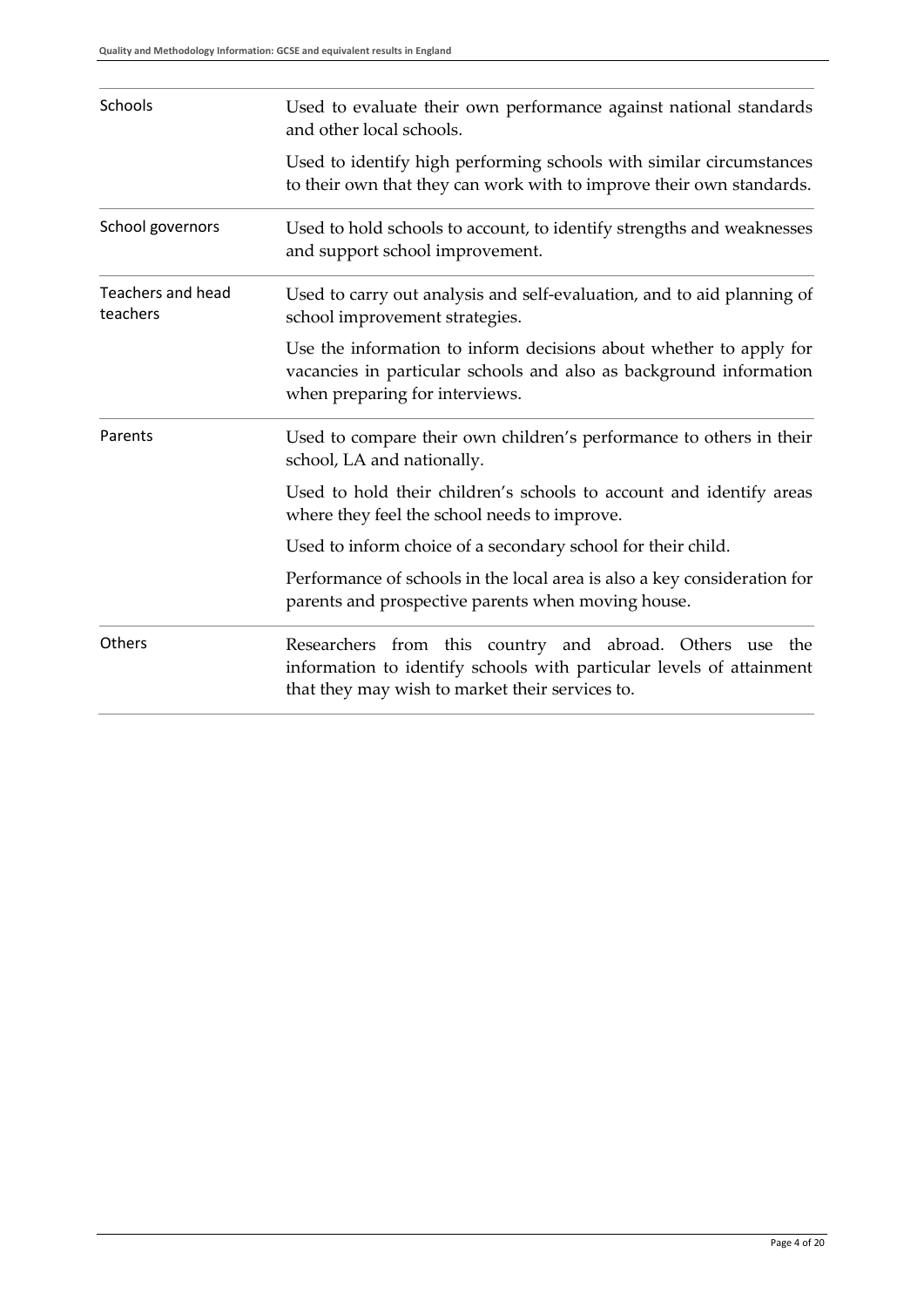## **Timeliness**

#### **May and June**

Main GCSE examinations taken

#### **August**

The Joint Council for Qualifications (JCQ) collects results data from the awarding bodies

JCQ publish GCSE results in the third week in August

The department's contractor receives results from the awarding bodies (data is collected throughout the year but the majority is collected in the summer)

#### **September**

Department receives provisional data from the contractor

Secondary schools performance tables [checking exercise](#page-9-1)

#### **October to December**

Provisional SFR published in October

Scrutiny of amendment requests following checking exercise

Department receives three sets of revised data during November and December

#### **January**

Revised SFR published alongside the secondary school performance tables

#### **February**

Post errata period commences for schools to request additional amendments to data

#### **March**

Department receives final data from the contractor and updates the performance tables

Provisional key stage 4 results in England are published in October (23 October in 2014 – around six weeks after the department receives the provisional data from the contractor). Revised key stage 4 data including school level data and breakdowns by characteristics is published in January.

### <span id="page-4-0"></span>**Punctuality**

The proposed month of publication is announced on [gov.uk](https://www.gov.uk/government/organisations/department-for-education/about/statistics#forthcoming-publications) at least twelve months in advance and precise dates are announced in the same place at least four weeks prior to publication. In the unlikely event of a change to the pre-announced release schedule, the change and the reasons for it would be announced.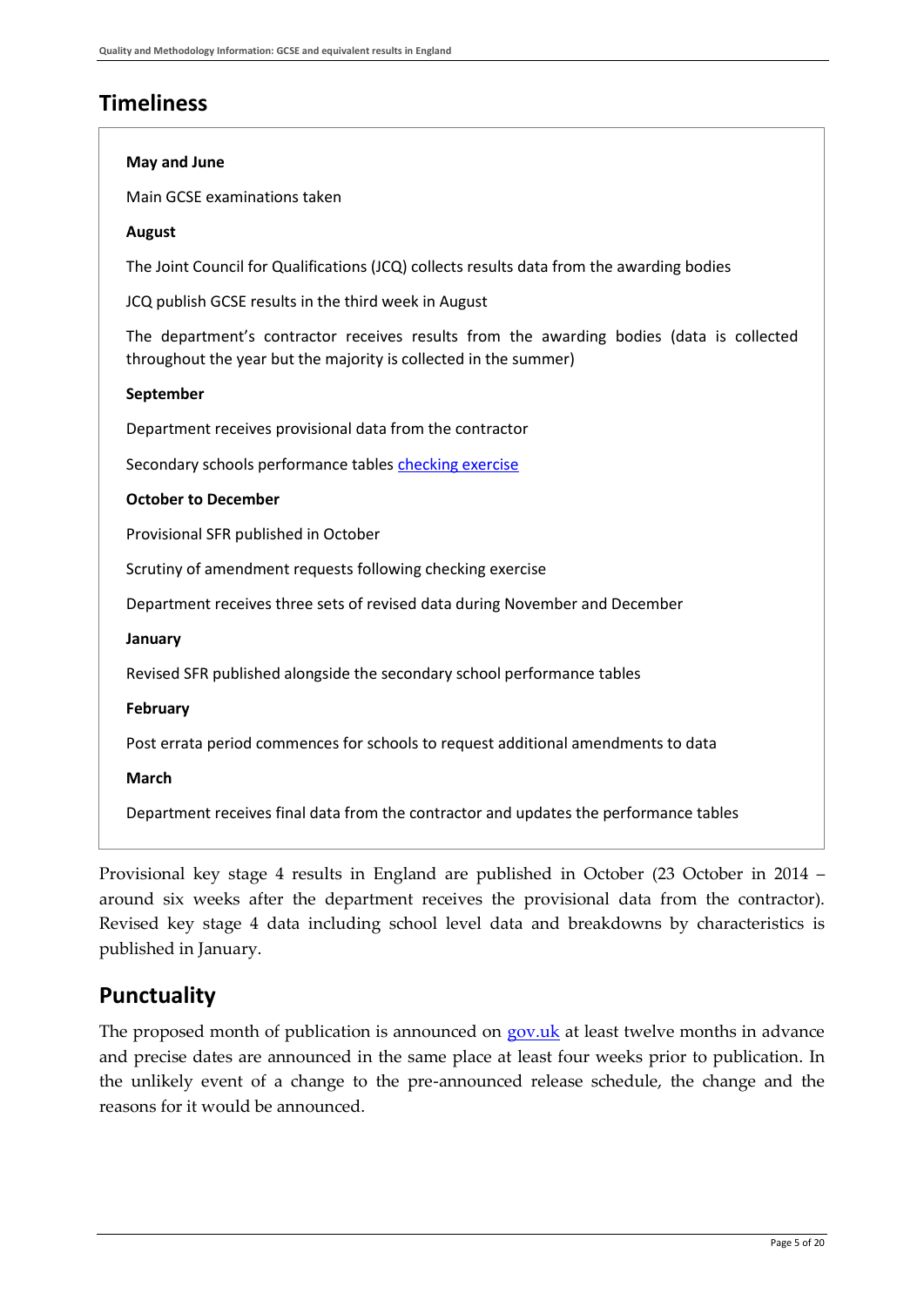## <span id="page-5-0"></span>**3. How the output is created**

Data on pupil's attainment is collected from awarding bodies via the department's contractor. This information is linked with information on pupil's characteristics taken from the [school](https://www.gov.uk/government/collections/school-census)  [census](https://www.gov.uk/government/collections/school-census) and information on pupil's prior attainment. This data is used to produce the provisional SFR.

The data is checked with schools during the performance tables [checking exercise.](#page-9-1) The revised pupil attainment data is then linked again with information on pupil's characteristics and prior attainment to produce the revised/final datasets and all derived variables recalculated. This data is published in the revised SFR and the performance tables. Following publication of the performance tables, there is a short errata process where schools can inform us of any additional changes that should be made to the data. Following this process, the performance tables data is finalised and the performance tables website updated. The final data is used to update the time series in the following year's SFR.

This process is illustrated in the process map in Annex A.

## <span id="page-5-1"></span>**Derived variables**

A large number of variables are derived for publication in the key stage 4 SFRs and in the secondary school performance tables. A full list of the performance tables derived variables can be found in the metadata section of the website, available via the following link:

#### [Performance tables metadata](http://www.education.gov.uk/schools/performance/metadata.html)

| Total pupils                                                                    | Number of pupils at the end of key stage 4                                                                                                                                                                                                                                                                                                                                                   |  |  |
|---------------------------------------------------------------------------------|----------------------------------------------------------------------------------------------------------------------------------------------------------------------------------------------------------------------------------------------------------------------------------------------------------------------------------------------------------------------------------------------|--|--|
| Eligible pupils                                                                 | Used to identify the pupils to be included in school, LA and national<br>level calculations.                                                                                                                                                                                                                                                                                                 |  |  |
| 5+ A*-C grades                                                                  | Number/percentage of pupils achieving 5 or more GCSEs or<br>equivalent at grades A*-C                                                                                                                                                                                                                                                                                                        |  |  |
| 5+ A*-C grades<br>(including English and<br>mathematics)                        | Number/percentage of pupils achieving 5 or more GCSEs or<br>equivalent at grades A*-C including English and mathematics GCSEs                                                                                                                                                                                                                                                                |  |  |
| Pupils making expected<br>levels of progress in<br>English or in<br>mathematics | Pupils included are those at the end of key stage 4 with valid key<br>stage 2 test results or teacher assessments. The measure of expected<br>progress is built on the principle that pupils achieving a level 4 in<br>English or in mathematics by the end of key stage 2 should be<br>expected to achieve at least a C grade at GCSE in that subject.<br>Further guidance can be found at: |  |  |
|                                                                                 | <u>Progress measures guidance</u>                                                                                                                                                                                                                                                                                                                                                            |  |  |

The table below summarises key variables used in the publications.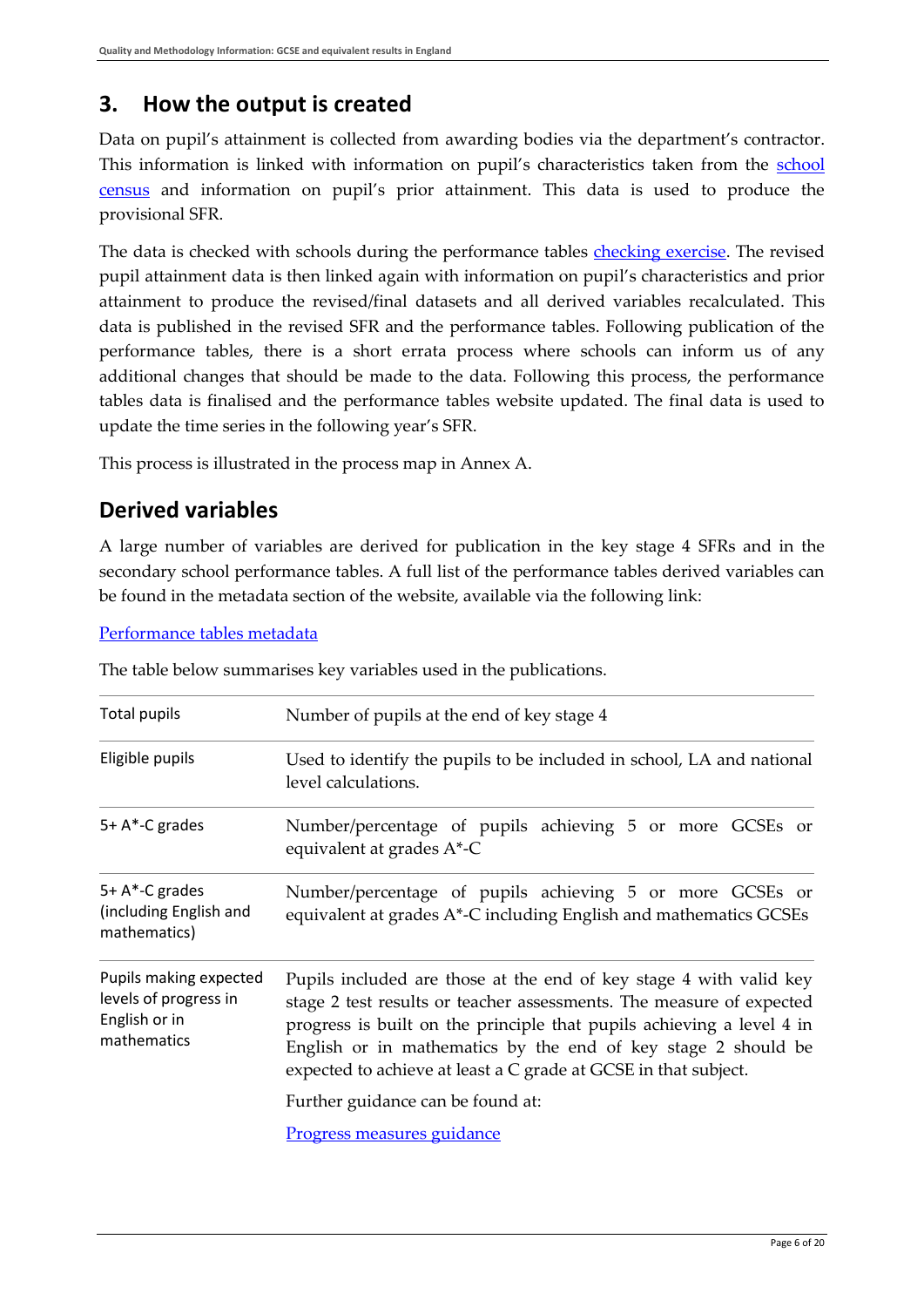<span id="page-6-0"></span>

| English Baccalaureate<br>(EBacc)    | Pupils entering and achieving a core of selected academic subjects<br>which are English, mathematics, sciences, a humanities subject<br>(history or geography) and a language. |                  |                                                                                                                                                                                                     |  |
|-------------------------------------|--------------------------------------------------------------------------------------------------------------------------------------------------------------------------------|------------------|-----------------------------------------------------------------------------------------------------------------------------------------------------------------------------------------------------|--|
|                                     | at <b>EBacc</b> List                                                                                                                                                           |                  | A list qualifications included in the English Baccalaureate is available                                                                                                                            |  |
| Low/middle/high prior<br>attainment |                                                                                                                                                                                |                  | Pupils are grouped based on their performance at key stage 2,<br>averaged across qualifying outcomes in English, mathematics and<br>science tests or teacher assessments. Indicators are shown for: |  |
|                                     |                                                                                                                                                                                |                  | Low attainers = those below the expected level (level 4) at key stage 2                                                                                                                             |  |
|                                     |                                                                                                                                                                                |                  | Middle attainers = those at the expected level (level 4) at key stage 2                                                                                                                             |  |
|                                     | High attainers = those above the expected level (level 4) at key stage 2                                                                                                       |                  |                                                                                                                                                                                                     |  |
|                                     |                                                                                                                                                                                |                  |                                                                                                                                                                                                     |  |
|                                     | Further guidance can be found on:                                                                                                                                              |                  |                                                                                                                                                                                                     |  |
|                                     | Defining high, middle and low attainers                                                                                                                                        |                  |                                                                                                                                                                                                     |  |
|                                     |                                                                                                                                                                                |                  |                                                                                                                                                                                                     |  |
| Average point score<br>(APS)        | the table below:                                                                                                                                                               |                  | The key stage 4 average point score awarded for GCSEs are set out in                                                                                                                                |  |
|                                     | Grade                                                                                                                                                                          | Points           |                                                                                                                                                                                                     |  |
|                                     | $A^*$                                                                                                                                                                          |                  |                                                                                                                                                                                                     |  |
|                                     |                                                                                                                                                                                | 58               |                                                                                                                                                                                                     |  |
|                                     | A                                                                                                                                                                              | 52               |                                                                                                                                                                                                     |  |
|                                     | B                                                                                                                                                                              | 46               |                                                                                                                                                                                                     |  |
|                                     | $\mathsf{C}$                                                                                                                                                                   | 40               |                                                                                                                                                                                                     |  |
|                                     | D                                                                                                                                                                              | 34               |                                                                                                                                                                                                     |  |
|                                     | ${\bf E}$                                                                                                                                                                      | 28               |                                                                                                                                                                                                     |  |
|                                     |                                                                                                                                                                                |                  |                                                                                                                                                                                                     |  |
|                                     | $\mathbf{F}$                                                                                                                                                                   | 22               |                                                                                                                                                                                                     |  |
|                                     | G                                                                                                                                                                              | 16               |                                                                                                                                                                                                     |  |
|                                     | Ungraded                                                                                                                                                                       | $\boldsymbol{0}$ |                                                                                                                                                                                                     |  |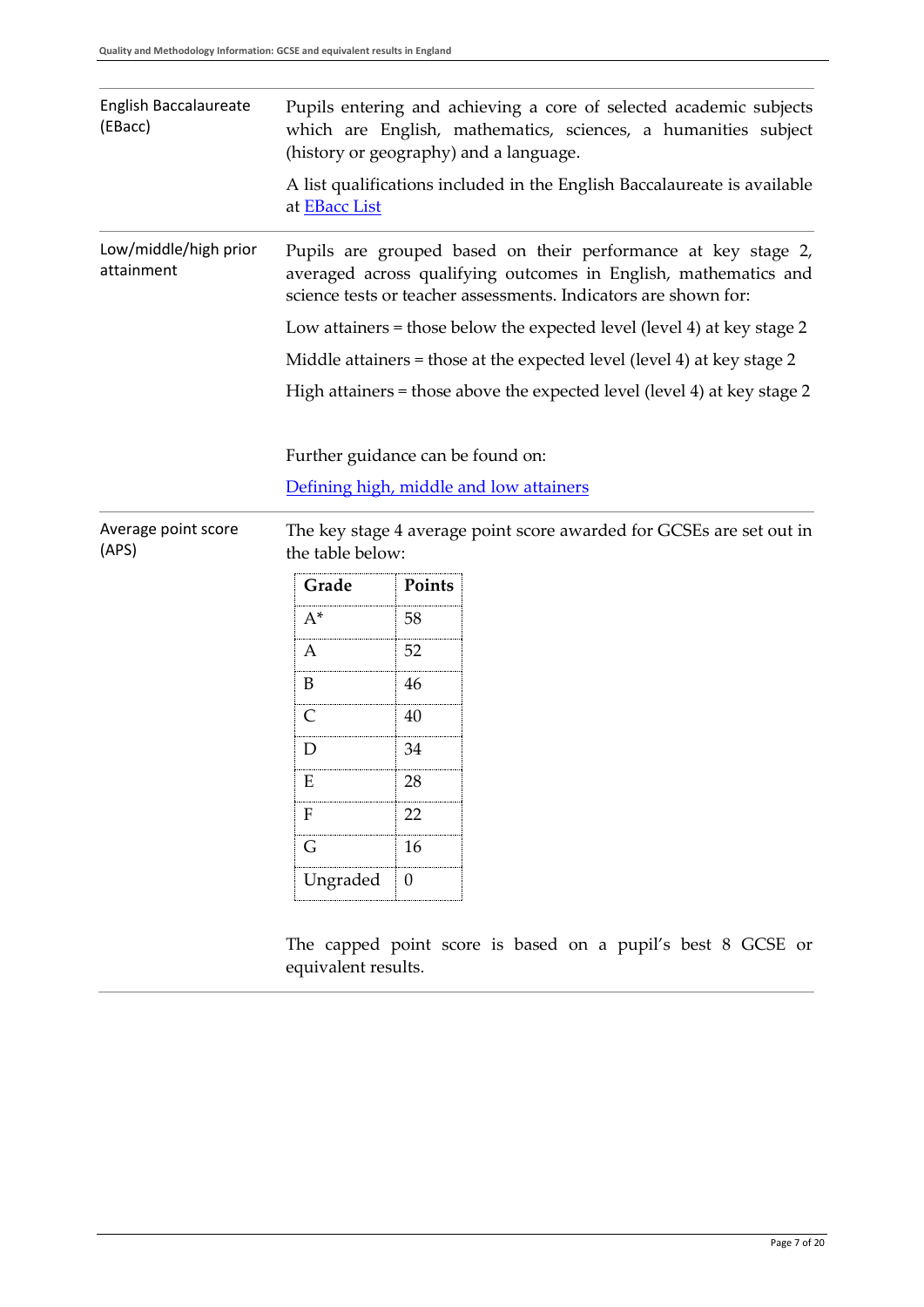## **Data added from other sources**

### **Characteristics**

Information on pupil characteristics is taken from the school census. Details will be provided in a separate quality and methodology document when 2014 breakdowns by characteristics are published.

### School Admission Basis

The school admission basis is taken from **Edubase** and is given as at 11 September at the start of the academic year. They are defined as follows:

| Comprehensive schools | Takes all pupils, usually regardless of their ability, aptitude or<br>whether they have been selected for a place at a selective school.     |
|-----------------------|----------------------------------------------------------------------------------------------------------------------------------------------|
| Modern schools        | Takes pupils regardless of their ability or aptitude, including those<br>who have not been selected for a place at a local selective school. |
| Selective schools     | Admits pupils wholly or mainly with reference to ability. These<br>schools were formally designated as grammar schools.                      |

## School Type

The school types are taken from **Edubase** and are given as at 11 September at the start of the academic year. They are defined as follows:

| Academy Sponsor Led | Sponsored academies are all-ability, state-funded schools<br>established and managed by sponsors from a wide range of<br>backgrounds, including high performing schools and colleges,<br>universities, individual philanthropists, businesses, the voluntary<br>sector, and the faith communities.                                                                                                 |  |  |
|---------------------|----------------------------------------------------------------------------------------------------------------------------------------------------------------------------------------------------------------------------------------------------------------------------------------------------------------------------------------------------------------------------------------------------|--|--|
| Academy Converter   | Schools that have chosen through Governing Body Resolution and<br>application to the Secretary of State to become an academy under<br>the Academies Act 2010.                                                                                                                                                                                                                                      |  |  |
| Free School         | Free Schools are all-ability state-funded schools set up in response<br>to what local people say they want and need in order to improve<br>education for children in their community. They have the same<br>legal requirements as academies and enjoy the same freedoms and<br>flexibilities.                                                                                                      |  |  |
| Studio School       | Studio schools are all-ability and mixed sex state funded schools,<br>independent of local authorities. They are an innovative new<br>of educational provision, delivering<br>mainstream<br>model<br>qualifications through practical project-based learning. They are<br>not extensions or conversions from existing provision, but are new<br>14-19 academies, typically with around 300 pupils. |  |  |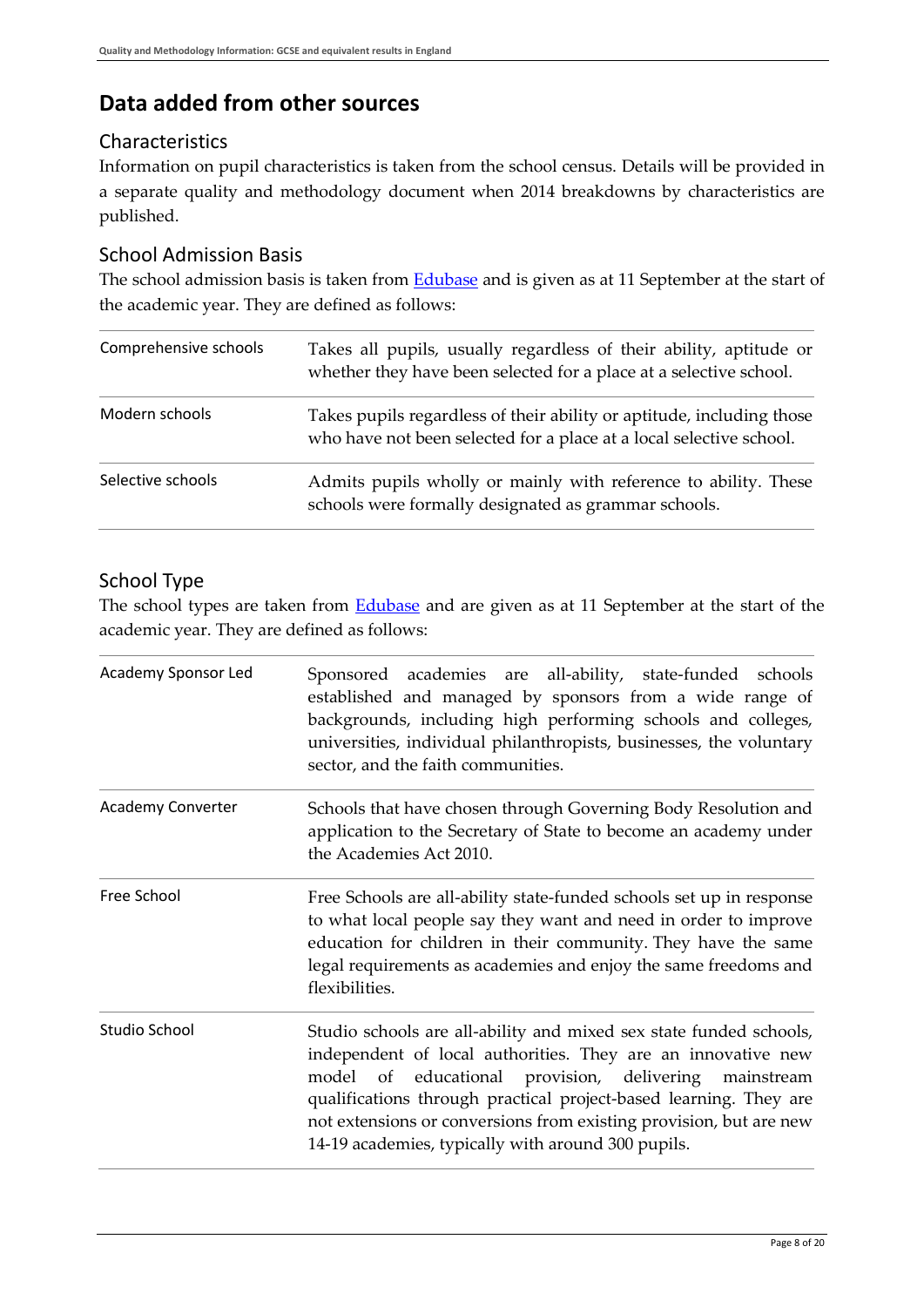| <b>University Technical</b><br>College (UTC) | UTCs are all-ability and mixed sex state funded schools,<br>independent of local authorities. They are not extensions of or<br>conversions from existing provision, but new 14-19 Academies,<br>typically with 500-800 pupils. UTCs specialise in subjects that need<br>modern, technical, industry-standard equipment, such as<br>engineering and construction, and teach these disciplines |
|----------------------------------------------|----------------------------------------------------------------------------------------------------------------------------------------------------------------------------------------------------------------------------------------------------------------------------------------------------------------------------------------------------------------------------------------------|
|                                              | alongside business skills and a broad, general education. Pupils<br>integrate academic study with practical learning, studying core<br>GCSEs alongside technical qualifications.                                                                                                                                                                                                             |
| <b>City Technology College</b><br>(CTC)      | Independent all-ability, non-fee-paying schools offering pupils the<br>opportunity to study a curriculum geared, with the help of private<br>sector sponsors, towards the world of work. There are currently<br>only three CTCs as most have converted to sponsor led academies<br>a few years ago.                                                                                          |
| LA maintained school                         | Schools fully or partially under LA control that are state-funded,<br>mainly by the Dedicated Schools Grant. These include community<br>schools, foundation schools, voluntary aided school and voluntary<br>controlled schools and also LA maintained special schools.                                                                                                                      |
| Registered<br>independent school             | Any school which provides full time education for 5 or more<br>pupils of compulsory school age, which is not state-funded or a<br>non-state-funded special school.                                                                                                                                                                                                                           |
| Independent special<br>school                | Approved by the Secretary of State for Education. They are run on<br>a not-for-profit basis by charitable trusts and normally cater for<br>children with severe and/or low incidence special educational<br>needs. This group includes non-maintained special schools.                                                                                                                       |
| State-funded school                          | Includes LA maintained schools, academies, free schools, City<br>Technology Colleges and state-funded special schools (excluding<br>hospital schools, pupil referral units, alternative provision and<br>independent schools).                                                                                                                                                               |
| State-funded<br>mainstream schools           | Includes LA maintained mainstream schools, academies, free<br>schools, City Technology Colleges (excluding all special schools,<br>pupil referral units, alternative provision and independent<br>schools).                                                                                                                                                                                  |
| State-funded special<br>schools              | Includes LA maintained special schools, academy sponsor led<br>special schools, academy special schools and special free schools.                                                                                                                                                                                                                                                            |
| All independent                              | Includes independent schools, independent special schools and<br>non-maintained special schools.                                                                                                                                                                                                                                                                                             |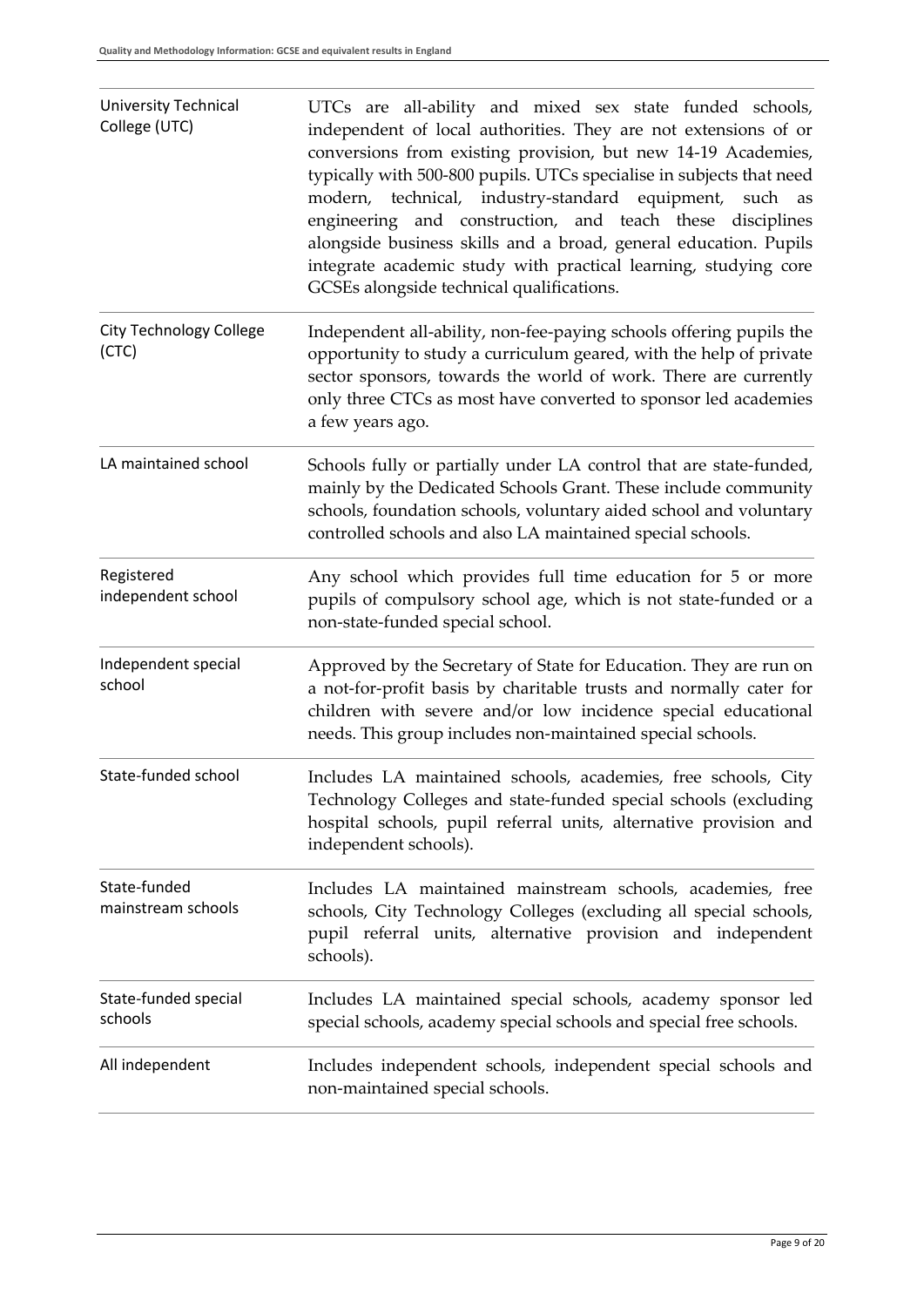| Pupil referral unit (PRU)            | A PRU is established and maintained by a local authority which is<br>specially organised to provide education for children who are<br>excluded, sick or otherwise unable to attend mainstream school<br>and is not a special or other type of school                                       |
|--------------------------------------|--------------------------------------------------------------------------------------------------------------------------------------------------------------------------------------------------------------------------------------------------------------------------------------------|
| <b>Alternative Provision</b><br>(AP) | Alternative provision takes place when a LA takes direct<br>responsibility for the education of a young person who is unable<br>to attend a mainstream school. Common reasons for a young<br>person receiving alternative provision include exclusion, medical<br>needs or school refusal. |

## <span id="page-9-0"></span>**4. Accuracy and reliability**

### <span id="page-9-1"></span>**Data coverage**

The target population for the key stage 4 data collection is all pupils who are at the end of key stage 4, typically those pupils starting the academic year aged 15.

We produce a provisional SFR based on the provisional data covering headline national and local authority information only. It does not contain any characteristics breakdowns (other than gender) as these are more subject to change, particularly at LA level.

We update this SFR with revised data early the following year when the school level information is published in the performance tables. During the September checking exercise schools are able to apply for pupils to be removed from their figures, if they have recently arrived from overseas and their first language is not English. Although these pupils will be removed from the revised school and LA figures, they remain included in the national figures so that these reflect the attainment of all pupils. Other reasons a school may remove pupils are if a pupil has been admitted following a permanent exclusion from another school, if the pupil is not at the end of key stage 4, if the pupil has permanently left England, the pupil has left the school before exams or the pupil is deceased. Schools cannot be accountable for these pupils and therefore we allow the removal of them so they are not included in their performance measures.

Schools cannot remove pupils in certain circumstances for example; pupil has been excluded from school after the January school census, the pupil left to go to another school in England, the pupil is a persistent non-attender.

A separate SFR is published at the same time which includes characteristic breakdowns such as ethnicity, special educational needs and first language.

There are a small number of further changes to the data following publication of the performance tables. The performance tables (national, LA and school level figures) are updated with these changes but the SFR is not updated because the extent of the changes does not usually affect the national or LA figures. However the final data will be used to update any time series in the following year's statistical first release.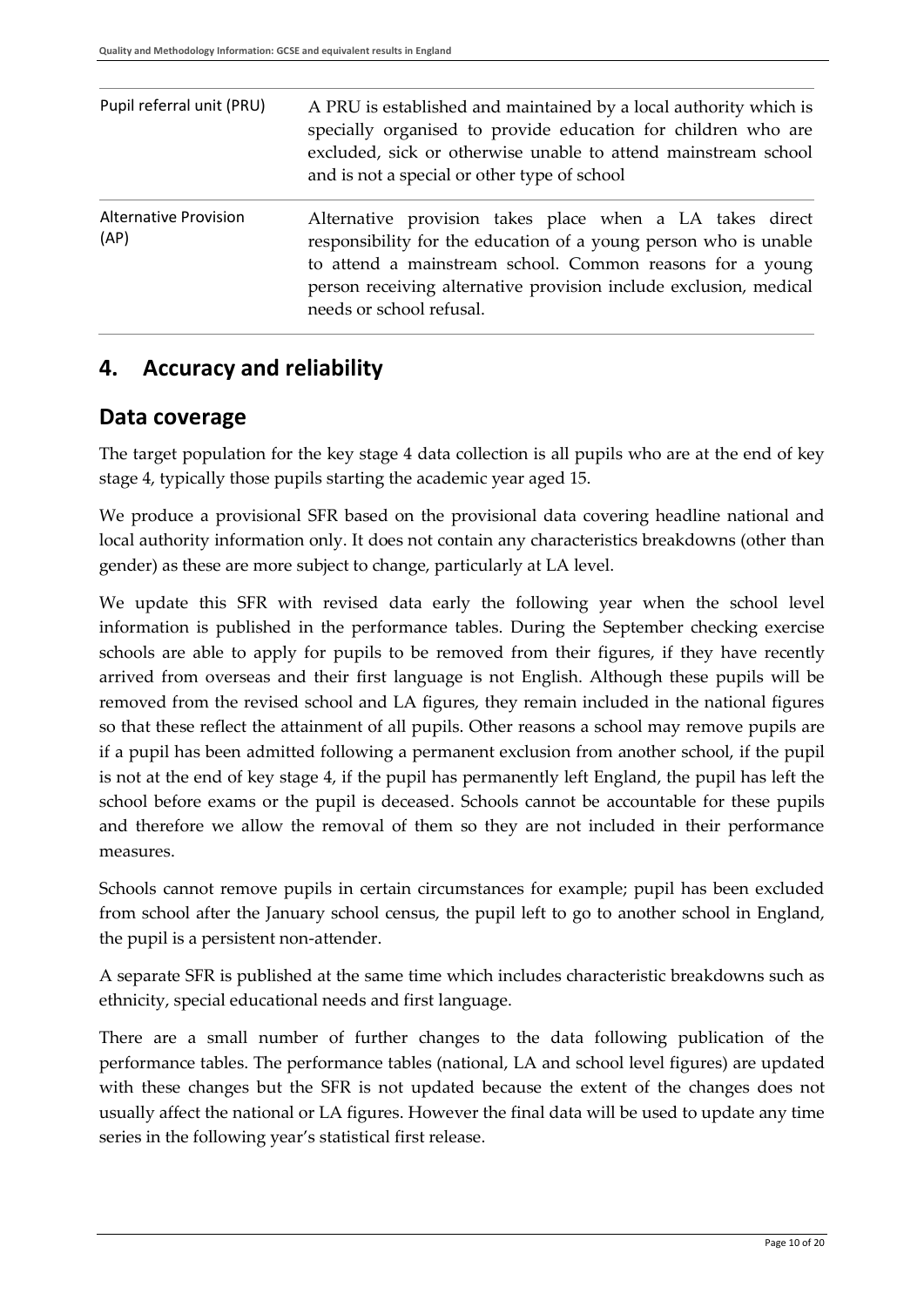### <span id="page-10-0"></span>**Measurement error**

Clear guidance is provided to schools regarding the administration of the GCSE papers, including instructions for keeping the exam materials secure prior to the exams and storage of completed papers until they are collected for marking.

The exam papers are externally marked by the awarding bodies to ensure that marking is consistent between schools. There are no quotas set or underlying assumptions about the proportion of pupils who should be at each grade. Proportions are decided entirely by how pupils' attainment measures up to the standards of the exams.

After marking, results are returned to schools. If schools have concerns over the marking of an exam paper, they may request for it to be re-marked. Outcomes of appeals are not reflected in the provisional data but are included in the revised data.

Further information on the general regulations for schools and how exams are conducted/marked can be found on the JCQ website:

### [Joint Council for Qualifications \(JCQ\) website](http://www.jcq.org.uk/)

Ofqual sets the standards and rules that awarding bodies need to meet when they design, deliver and award regulated qualifications. They monitor awarding bodies and qualifications to make sure that standards are maintained. They are a risk-based regulator and concentrate their resources to where they are most needed. For example, they may discover that an awarding body's processes need updating or that there are risks connected to a qualification taken by thousands of students every year. Further guidance on the role of Ofqual can be found at:

### How Ofgual regulate

### **Performance tables checking exercise**

As a further check of the accuracy of the underlying data, the key stage 4 data is also collated into school level information and shown to schools, together with the underlying pupil data during the performance tables checking exercise. Schools are required to check the data and notify the department of any pupils that are included in their school in error, or of any missing pupils. Schools can also notify us of any other errors in the data such as errors in matching prior attainment results. Any changes requested are validated to ensure that they comply with the rules before being accepted. They are also able to apply for pupils to be removed from their figures, if they have recently arrived from overseas and their first language is not English. We allow the removal of these pupils from the school and LA figures as they can have an impact on some schools figures (since some schools have significant numbers of such pupils). However, we continue to include these pupils in the national figures so that they reflect the attainment of all pupils. Schools can also apply for pupils to be removed if a pupil has been admitted following a permanent exclusion from another school, if the pupil is not at the end of key stage 4, if the pupil has permanently left England, the pupil has left the school before exams or the pupil is deceased.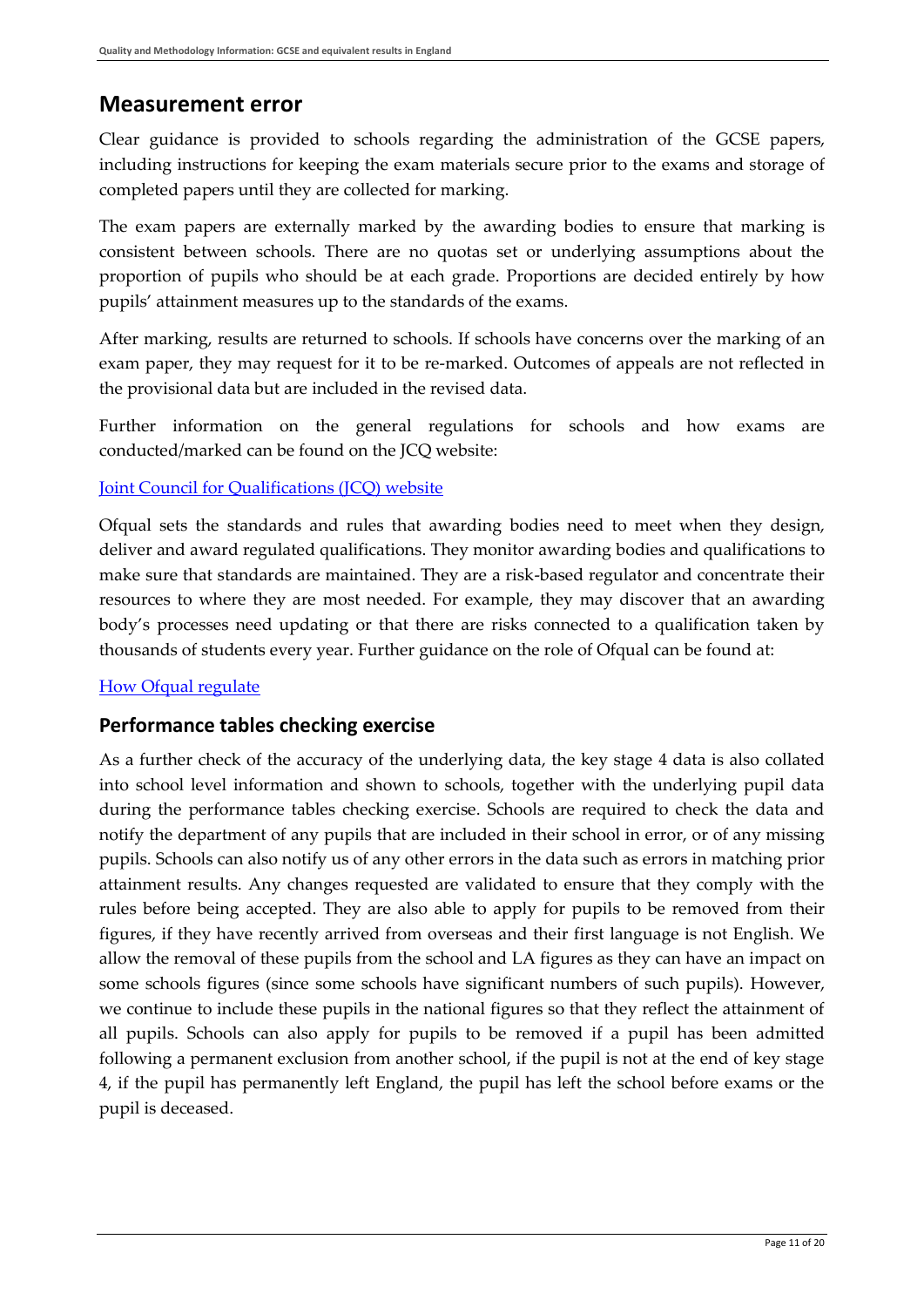Following the checking exercise the revised data is produced. This includes changes requested by schools during the checking exercise, changes resulting from any successful marking reviews and any late results. The data is then published in the revised key stage 4 SFR and in the secondary school performance tables. Approximately 60 per cent of schools took part in the 2014 results checking exercise.

Following publication of the performance tables, some schools notify us of further changes required in the data. These changes are validated in the same way as those which are received during the checking exercise and a final dataset is produced at the end of March. Updates are made to reflect any changes to data published in the performance tables but the SFR is not updated.

## <span id="page-11-0"></span>**Validation and quality assurance of source data**

Once schools have completed their key stage 4 exams they are required to send their exam materials and attendance registers to the awarding bodies for external marking and data capture.

Key stage 4 results are made available to schools on results day. In 2014 this was 21 August. This data is then passed from the awarding bodies to the department's contractor for processing and then onto the department for use in the SFRs and performance tables.

## <span id="page-11-1"></span>**Data Processing**

Key stage 4 data received from awarding bodies are combined with pupil characteristics from the school census and prior attainment by the department's contractor. Records are matched, using fields such as surname, forename, date of birth, UPN, gender and postcode. This successfully matches around 98% of results.

At every stage in the data cycle, the department checks all calculations used in the production of the figures. The department carries out checks on the data to ensure that the files produced by the contractor comply with the specified format and contain the correct information. All indicators at school level, local authority level and national level are re-derived to ensure the contractor's systems are programmed correctly.

The entire process is subject to a 'dry run' during the summer. This involves producing a dummy dataset, from the previous year's dataset, which conforms to how the current year's data will be supplied (eg if new qualifications have been introduced, then dummy data would be added to last year's data to simulate these). This dummy dataset is used to test the contractor's systems and the department's checking processes. This allows potential problems to be resolved prior to the receipt of the live data.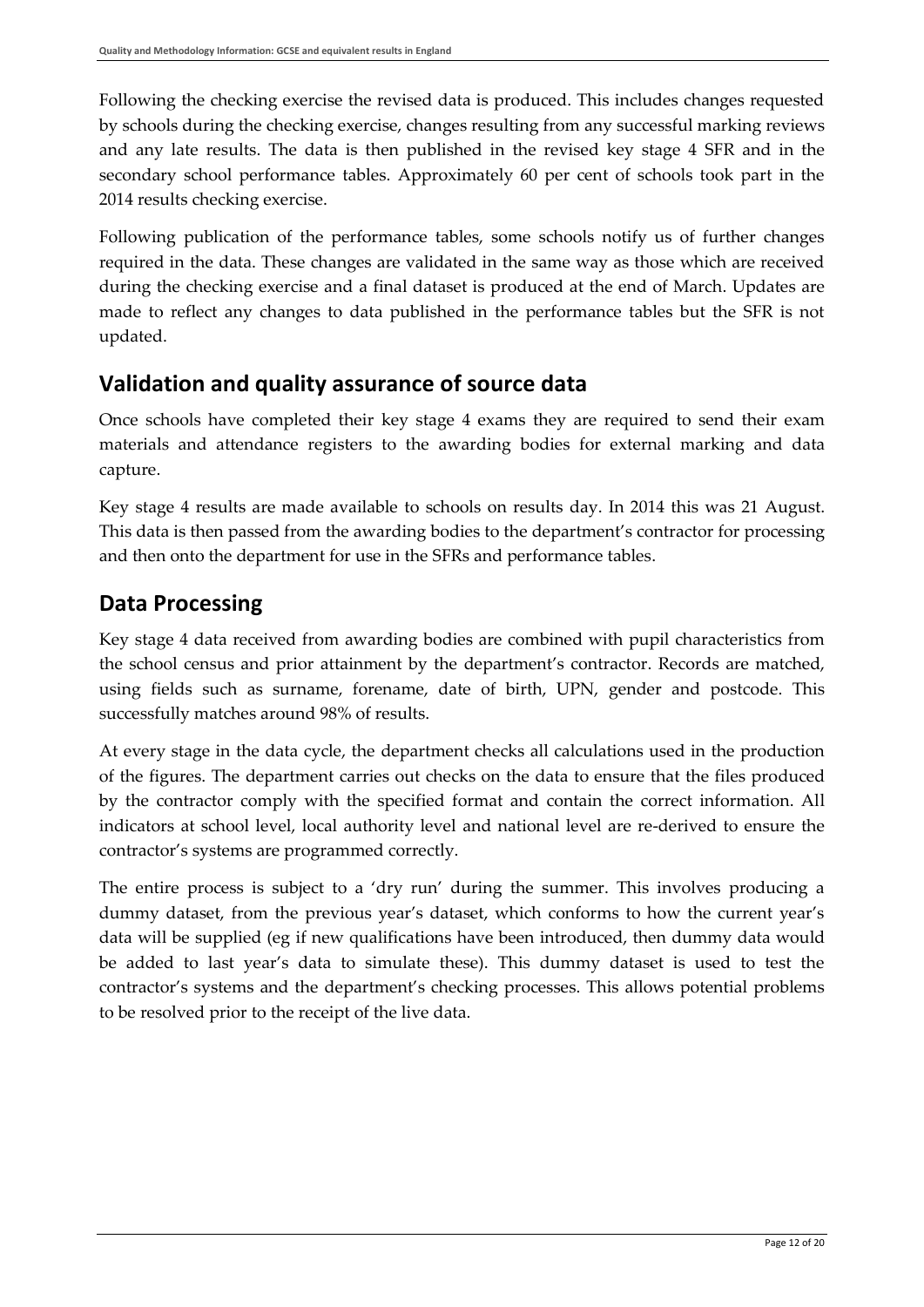### **Statistical first release production**

All data in the SFR tables is dual run by two people with independent methodologies. Any discrepancies in the data produced are discussed and resolved prior to publication. Further quality assurance is carried out on the data produced.

#### **Examples of further quality assurance**

Comparisons with previous year's figures to identify any large unexpected changes

Comparisons with provisional data to identify any large changes (revised/final data only)

Check totals are consistent across tables

Check patterns in the data (eg expected differences between subjects, high/low performing local authorities)

Check figures against those produced for the performance tables

### <span id="page-12-0"></span>**Reliability**

The key stage 4 data can change between provisional and revised data as the revised data contains:

- outcomes of the appeals process where schools ask for reviews for one or more of their pupils in the belief that a clerical error has been made or the mark scheme has not been correctly applied
- late results
- changes resulting from requests from schools to remove pupils who have recently arrived from overseas, have been admitted following a permanent exclusion for another school, if the pupil is not at the end of key stage 4, if the pupil has permanently left England, the pupil has left the school before exams or the pupil is deceased

However, the national figures usually change by no more than plus or minus one percentage point between provisional, revised and final data. Table 1 shows the change in some key figures at national level over the last three years.

#### Table 1: Change in national key stage 4 data

| All schools                                                                    |             | 2011/12 | 2012/13 | 2013/14                  |
|--------------------------------------------------------------------------------|-------------|---------|---------|--------------------------|
|                                                                                | Provisional | 58.6    | 58.6    | 52.6                     |
| Percentage of pupils achieving 5 or more                                       | Revised     | 594     | 59 2    | $\overline{\phantom{0}}$ |
| GCSEs or equivalent at grades $A^*$ -C<br>(including English and mathematics): | Final       | 594     | 59 2    | -                        |
|                                                                                |             |         |         |                          |

Changes in the LA figures can be slightly larger and changes in school level data can be greater still. As a result of the large level of change in school figures, school level results are not published based on provisional data. Changes in LA and school level data between revised and final data are small.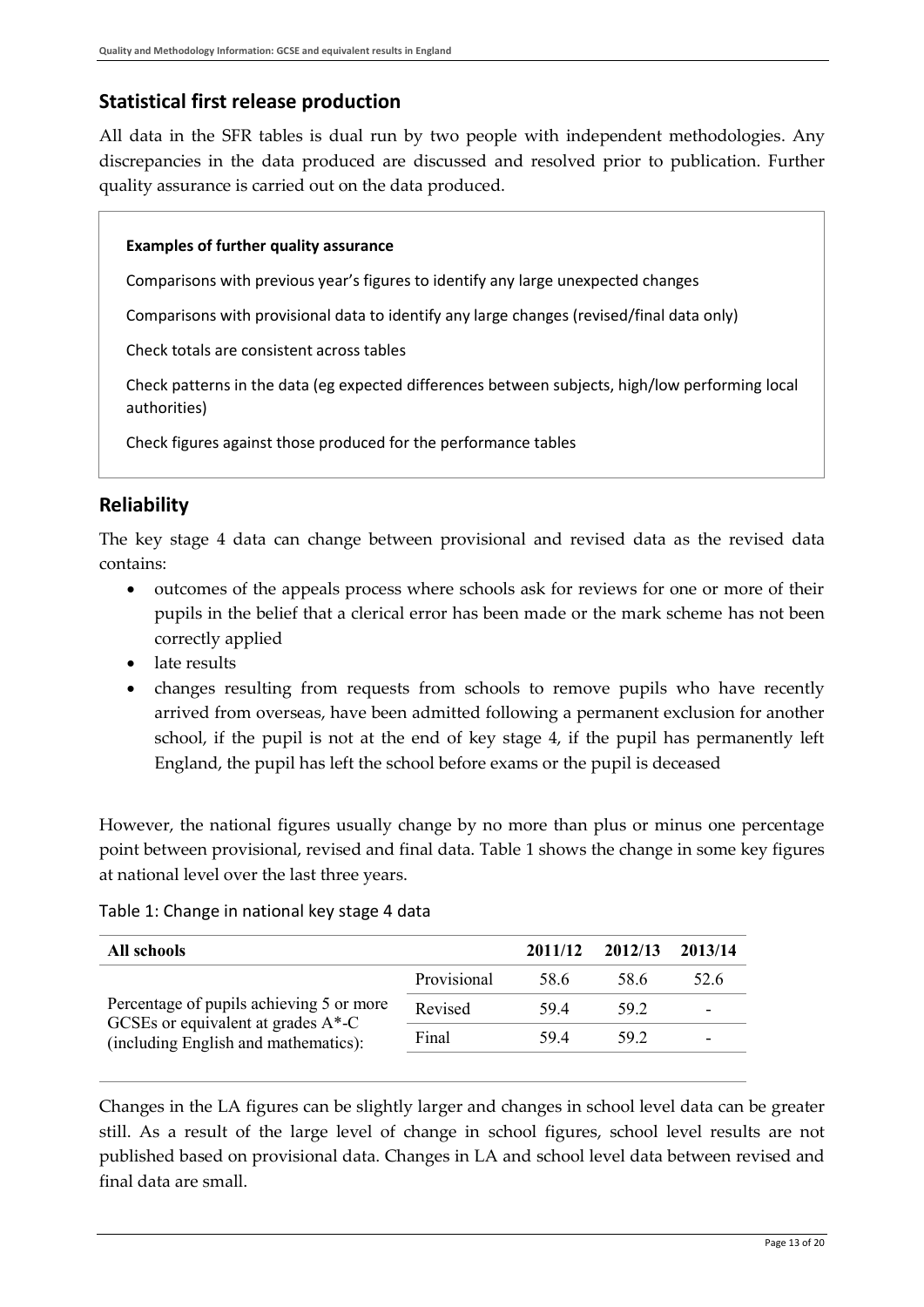## <span id="page-13-0"></span>**5. Accessibility and Clarity**

The SFR text is published in pdf format so that it is accessible to all users irrespective of their choice of software. Care is also taken to ensure that the document meets accessibility guidelines. Key figures are highlighted in the SFR text which draws out the key messages such as changes over time and differences between groups of pupils. Small tables or charts illustrating key figures are also included in the text.

Each SFR is accompanied by formatted Excel tables with clear titles which allow general users to find more detail than can be provided in the SFR text. Any important limitations or inconsistencies in the data are mentioned in footnotes so that users do not have to refer to the text or this document. Where there are large numbers of tables, these are split into manageable sections (eg national tables in one file, LA tables in a separate file) so that users do not need to download larger files than necessary for their needs.

The performance tables website provides a number of ways of searching for schools of interest (eg by name of school, by town, within x miles of a postcode or all schools within a LA) and presents the data in a series of web pages showing different aspects of the data. The selected schools are shown in alphabetical order by default but can be sorted by any measure if the user requires ranked data.

Users can also download the data for all schools in either [Excel or csv format.](http://www.education.gov.uk/schools/performance/download_data.html)

Key stage 4 information also forms part of the national pupil database (NPD) which is an education dataset holding a wide range of information about pupils and students and has provided invaluable evidence on educational performance to inform independent research, as well as studies commissioned by the department. Any user wishing to conduct more detailed research or analysis may request an anonymised pupil level extract of the national [pupil database](https://www.gov.uk/national-pupil-database-apply-for-a-data-extract) (NPD).

## <span id="page-13-1"></span>**Disclosure Control**

The Code of Practice for Official Statistics requires us to take reasonable steps to ensure that our published or disseminated statistics protect confidentiality.

In the statistical first releases, an  $x'$  indicates that a figure has been suppressed due to small numbers. Values of 1 or 2 or a percentage based on 1 or 2 pupils who achieved, or did not achieve, a particular level are suppressed. Some additional figures have been suppressed to prevent the possibility of a suppressed figure being revealed. This suppression is consistent with the [departmental statistical policy](http://www.gov.uk/government/uploads/system/uploads/attachment_data/file/190768/Confidentiality_Policy_v4.pdf) on confidentiality.

In the school level data, any figures relating to a cohort of 5 pupils or fewer will be suppressed. This applies to sub-groups of pupils as well as the whole cohort, for example, if there were five boys and three girls in a school, we would not publish attainment for boys or girls separately but would publish attainment for all pupils (as this is based on 8 pupils).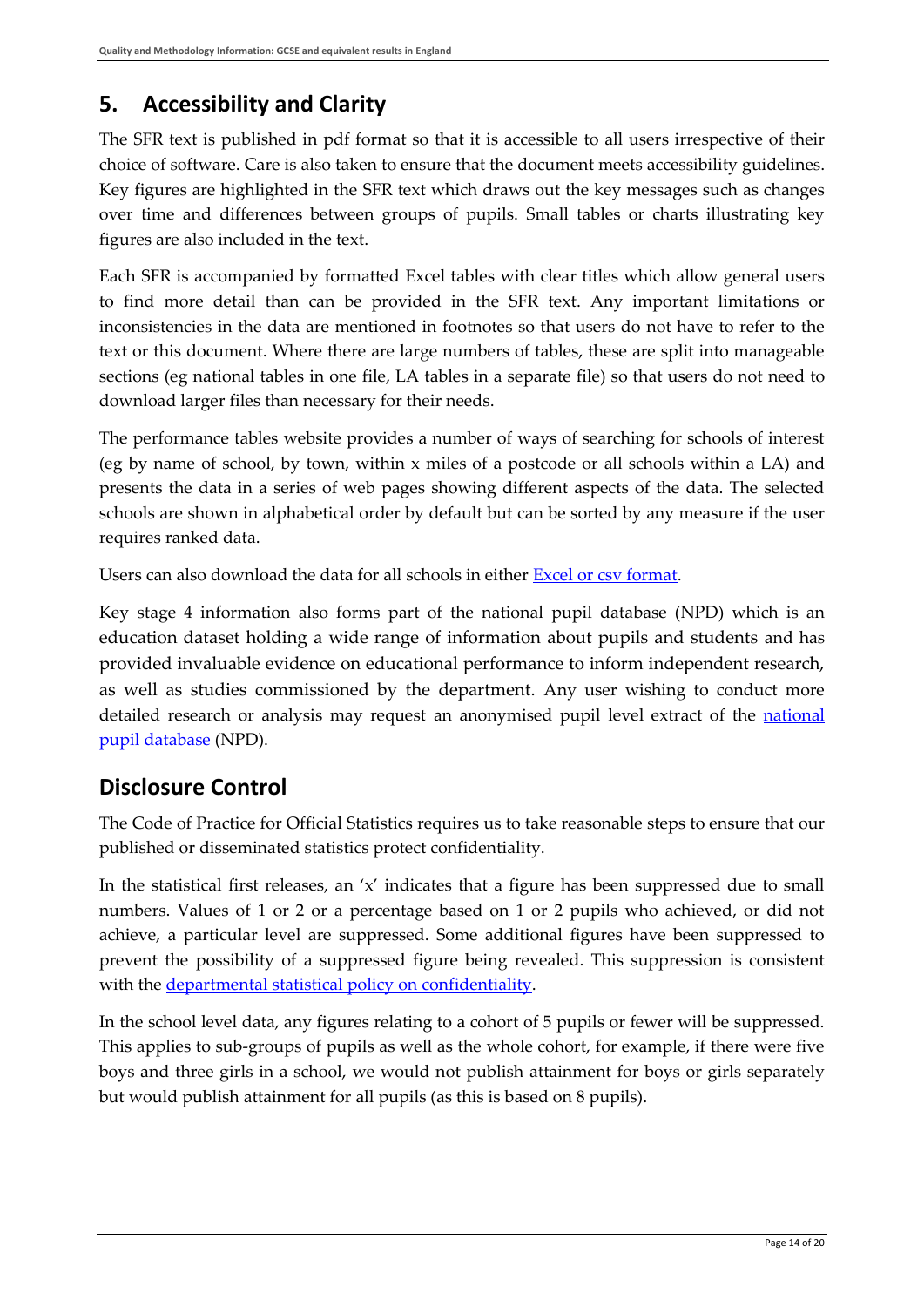## <span id="page-14-0"></span>**6. Coherence and comparability**

We use the same methodology to produce the data within our SFRs and the performance tables. We also use a dataset produced at the same time for the performance tables and the revised SFR. As a result, the national and LA figures included in both the revised SFR and the performance tables will match.

There have been some changes to key stage 4 data which can make comparisons over time difficult. These changes are listed in annex B. Where time series are shown in the tables, any discontinuities will be indicated in the tables by the use of a dotted line and footnotes will be included to explain the reason for the discontinuity. Where possible (for example, when methodology rather than test structures change), figures for previous years will be recalculated using the current methodology. For the major changes in 2014 the figures haven't been recalculated but information has been provided based on different methodologies to give users some statistics for comparison.

There were major changes to key stage 4 data in 2014. These are listed below:

#### **Wolf Review**

In 2014, secondary school performance measures will be calculated significantly differently following the implementation of the Wolf review recommendations<sup>1</sup>.

The review set out a number of recommendations for the reform of the secondary school performance tables from 2014, including:

- Only include qualifications in performance measures which meet the new quality criteria. This has led to the removal of around 3,000 unique qualifications from the performance measures between 2012/13 and 2013/14. A full list of the qualifications that can count in 2013/14 performance measures can be found here: [inclusion of 14-16 qualifications in 2014](http://www.gov.uk/government/uploads/system/uploads/attachment_data/file/277366/KS4_performance_tables_-_inclusion_of_14-16_qualifications_in_2014.pdf)
- Adjust the associated point scores for non-GCSEs so that no qualification will count as larger than one GCSE in size. For example, where a BTEC may have previously counted as four GCSEs it will now be reduced to the equivalence of a single GCSE in its contribution to performance measures
- Restrict the number of non-GCSE qualifications that count in performance measures at two per pupil

To ensure that all pupils are provided with access to a broad and balanced curriculum, the number of approved non-GCSE qualifications counting towards secondary school performance measures will be capped at two qualifications per pupil, affecting both threshold and point score measures.

In line with Professor Alison Wolf's recommendations<sup>2</sup> the department has published a list of qualifications that will count in the secondary school performance tables for 14-16 year olds in 2014, 2015 and 2016. The list of qualifications that will count in the 2014 performance tables can be found at [Key stage 4 performance tables 2014: eligible qualifications](http://www.education.gov.uk/schools/teachingandlearning/qualifications/a00202523/reform-of-14-to-16-performance-tables) and List of all [qualifications included in the](https://www.raiseonline.org/OpenDocument.aspx?document=224)  [2014, 2015 and 2016 performance tables](https://www.raiseonline.org/OpenDocument.aspx?document=224)

<sup>&</sup>lt;sup>1</sup> Professor Alison Wolf published her review of vocational education in March 2011: Professor Alison Wolf's review <sup>2</sup> [Professor Alison Wolf's recommendations](http://www.education.gov.uk/consultations/downloadableDocs/14-16%20policy%20paper%20for%20consultation%20-%20MG%20(3)%20final.pdf)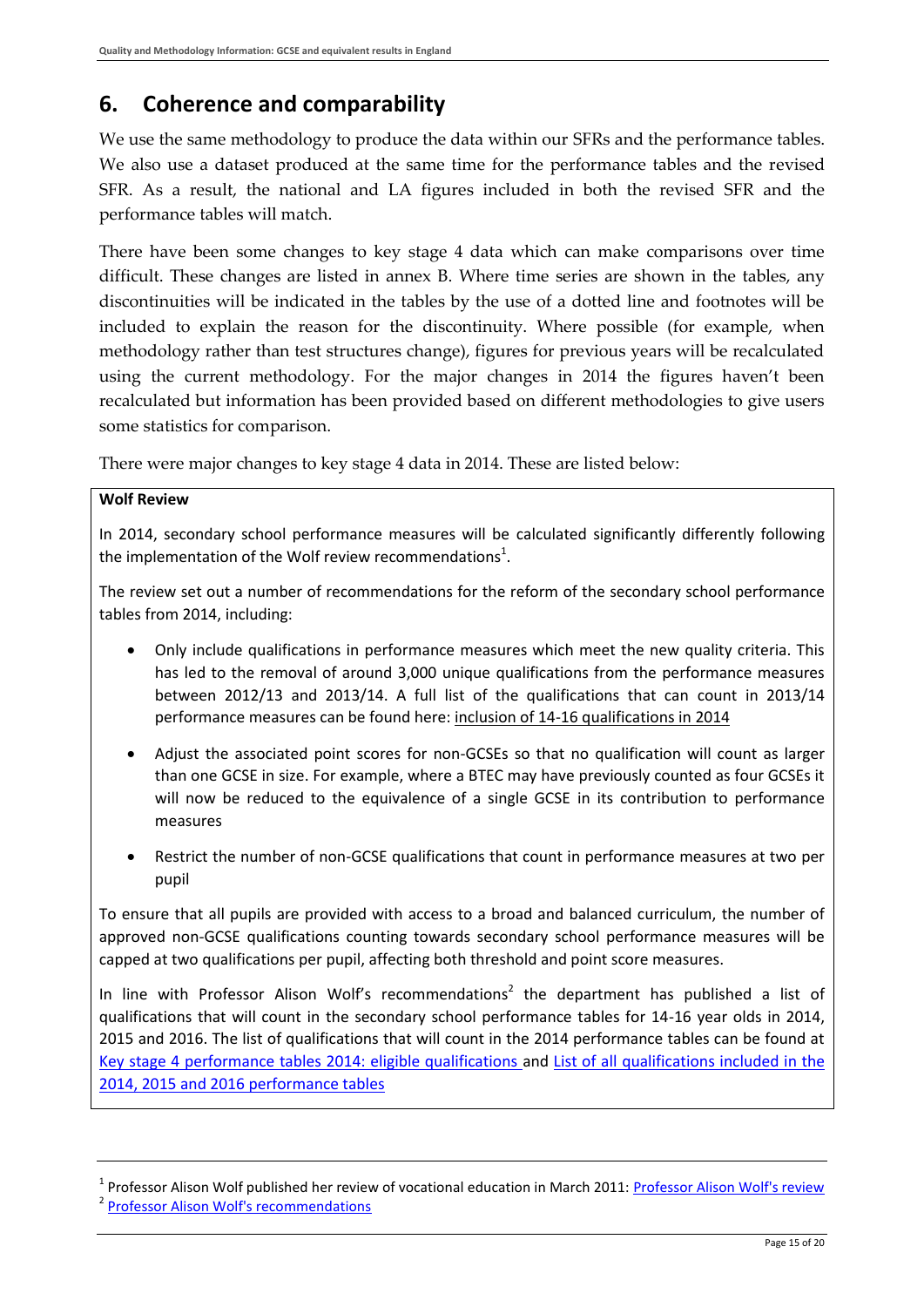Discounting will be employed against the list of qualifications that will count in the 2014 performance tables. In general, qualification discounting ensures that, where a pupil has taken two or more qualifications with an overlap in curriculum, the secondary school performance tables only give credit once for teaching a single course of study.

Discounting may be required in a number of situations, for example:

- a pupil resits a qualification before the end of key stage 4, possibly with a different awarding body. Discounting then ensures that only one result is counted in the secondary school performance tables calculations and measures
- the school provides a single course of study but then enters the pupil for two or more very similar qualifications. Discounting ensures that the achievement from this single set of teaching hours is counted only once

For further information on the new discounting rules, along with specific scenarios of how the policy will be applied and the specific handling of English, mathematics and science qualifications, please see the following guidance, [2014 discounting guidance](http://www.raiseonline.org/OpenDocument.aspx?document=276)

#### **New early entry rules**

New 'early entry' rules for key stage 4 qualifications have been introduced, which will affect the 2014 key stage 4 SFRs and the secondary school performance tables. On 29 September 2013 the Secretary of State announced that, from this date, only a pupil's first entry to a key stage 4 qualification counts towards their school's performance measures.

The early entry rule will apply even where qualifications are taken with one exam board and then retaken with another. This new rule does not prevent schools from entering pupils for examinations before the end of key stage 4. Pupils can sit an examination more than once but it will be their first certificated grade in that subject that will be used for performance measures.

The early entry rules will be applied to all performance measures. This includes the percentage of pupils achieving at least 5 or more A\*-C GCSEs including English and mathematics, and the English Baccalaureate.

The early entry rules will only apply to English Baccalaureate subjects in 2014. These subjects are:

- English (English, English language, English literature)
- mathematics
- science
- history
- geography
- modern and ancient foreign languages

For all other subjects, performance measures will continue to count the best entry a pupil has in that subject. From 2015 onwards all subjects will be affected.

For further information on the new early entry rules, along with specific scenarios of how the policy will be applied, please see the following guidance: [Early entry guidance](http://www.raiseonline.org/OpenDocument.aspx?document=289)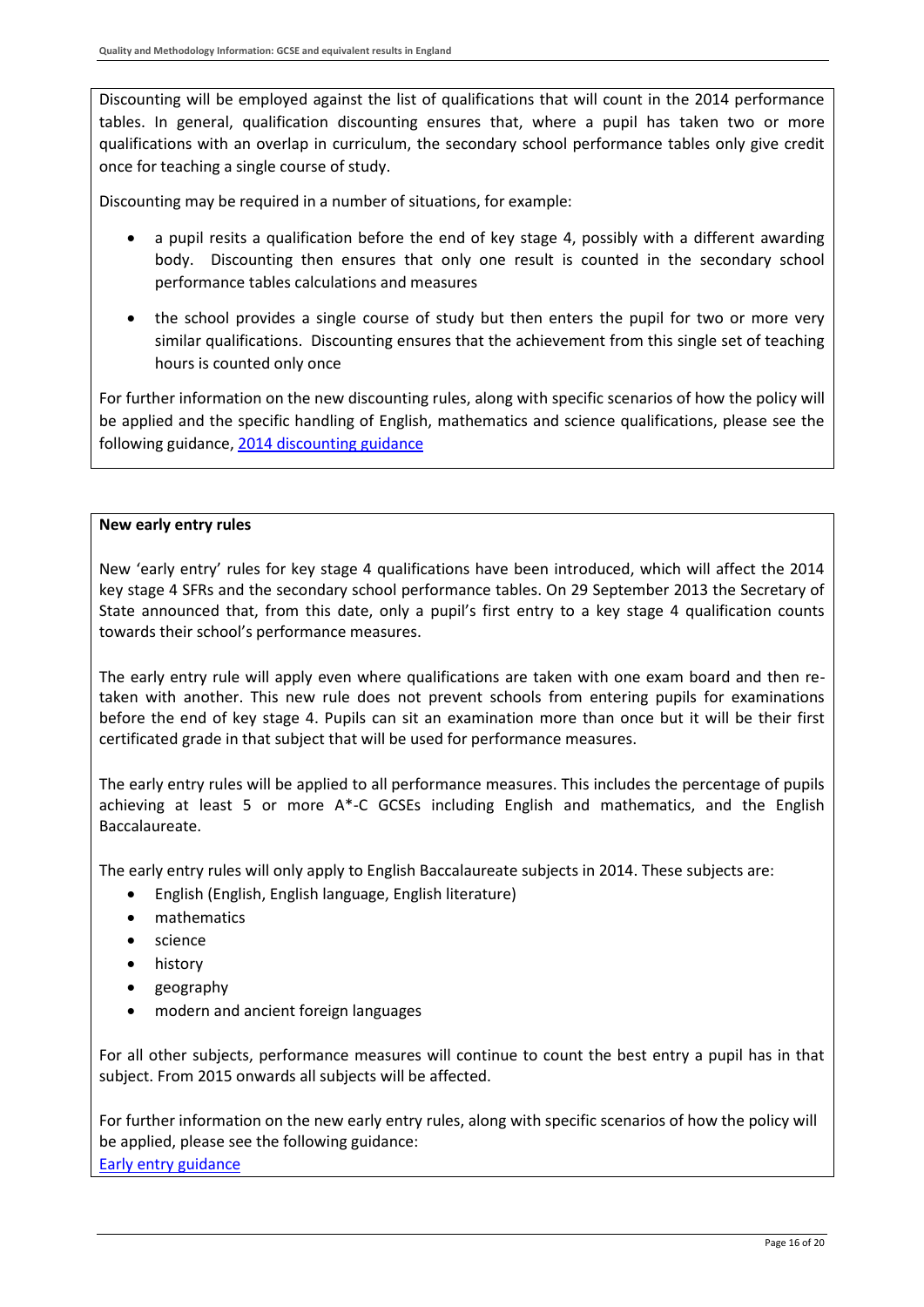The Welsh Government, Scottish Government and the Department for Education Northern Ireland (DENI) publish similar attainment data for schools. Further information is available on their websites:

[Welsh Government website](http://wales.gov.uk/topics/statistics/headlines/schools2013/;jsessionid=4DDB2A8FCCF44E0FCF9516B10599149C?lang=en)

[Scottish Government website](http://www.scotland.gov.uk/Topics/Statistics/Browse/School-Education/SSLN)

[Department for Education Northern Ireland \(DENI\) website](http://www.deni.gov.uk/index/facts-and-figures-new/education-statistics.htm)

## <span id="page-16-0"></span>**7. Got a query? Like to give feedback?**

| If from the media | Press Office News Desk, Department for Education, Sanctuary<br>Buildings, Great Smith Street, London SW1P 3BT.<br>020 7783 8300                                                 |
|-------------------|---------------------------------------------------------------------------------------------------------------------------------------------------------------------------------|
| If non-media      | David Bartholomew, Education Data Division, Department for<br>Education, 2 St Paul's Place, 125 Norfolk Street, Sheffield S1 2FJ.<br>attainment.statistics@education.gsi.gov.uk |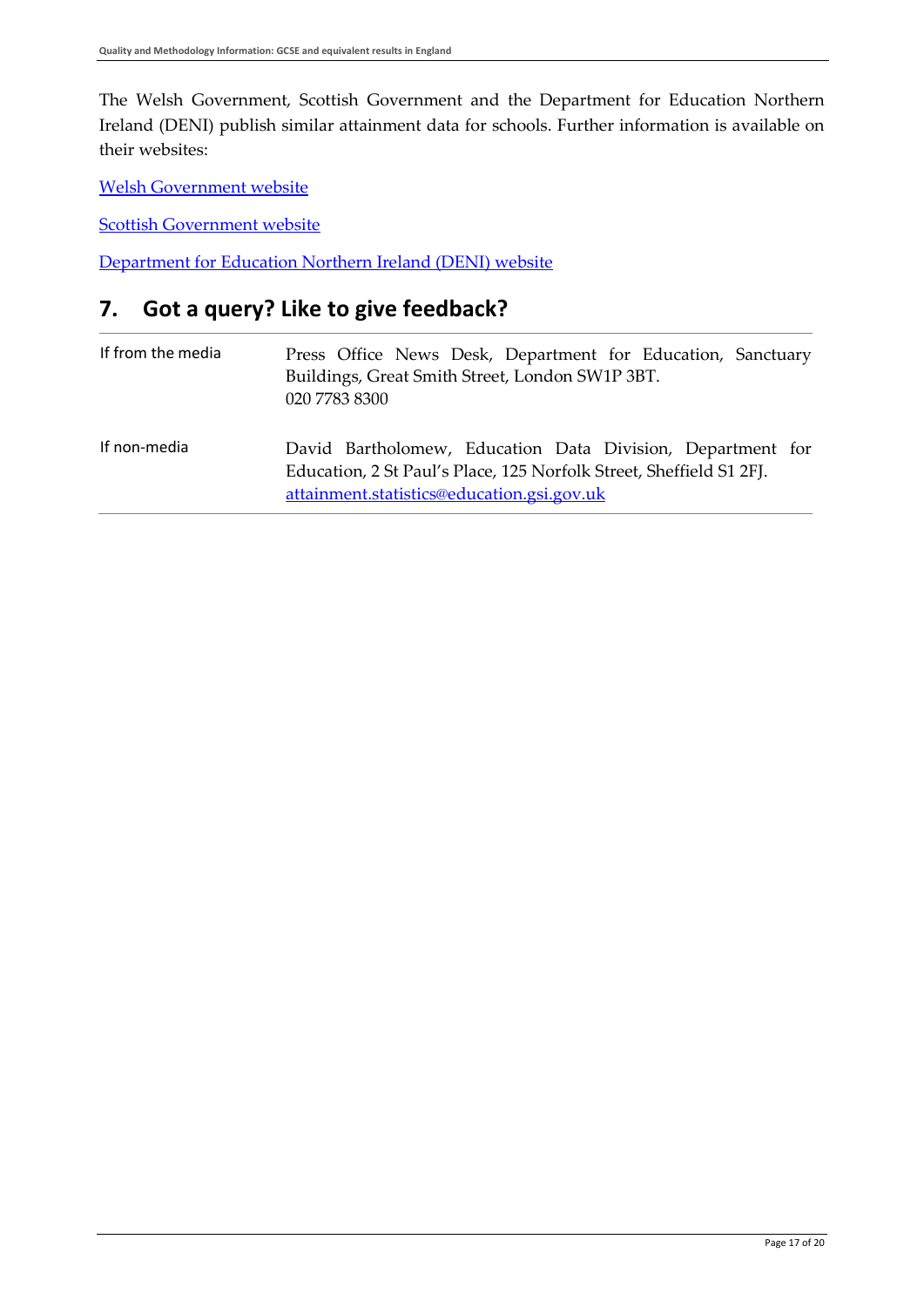## <span id="page-17-0"></span>**Annex A: Process map**

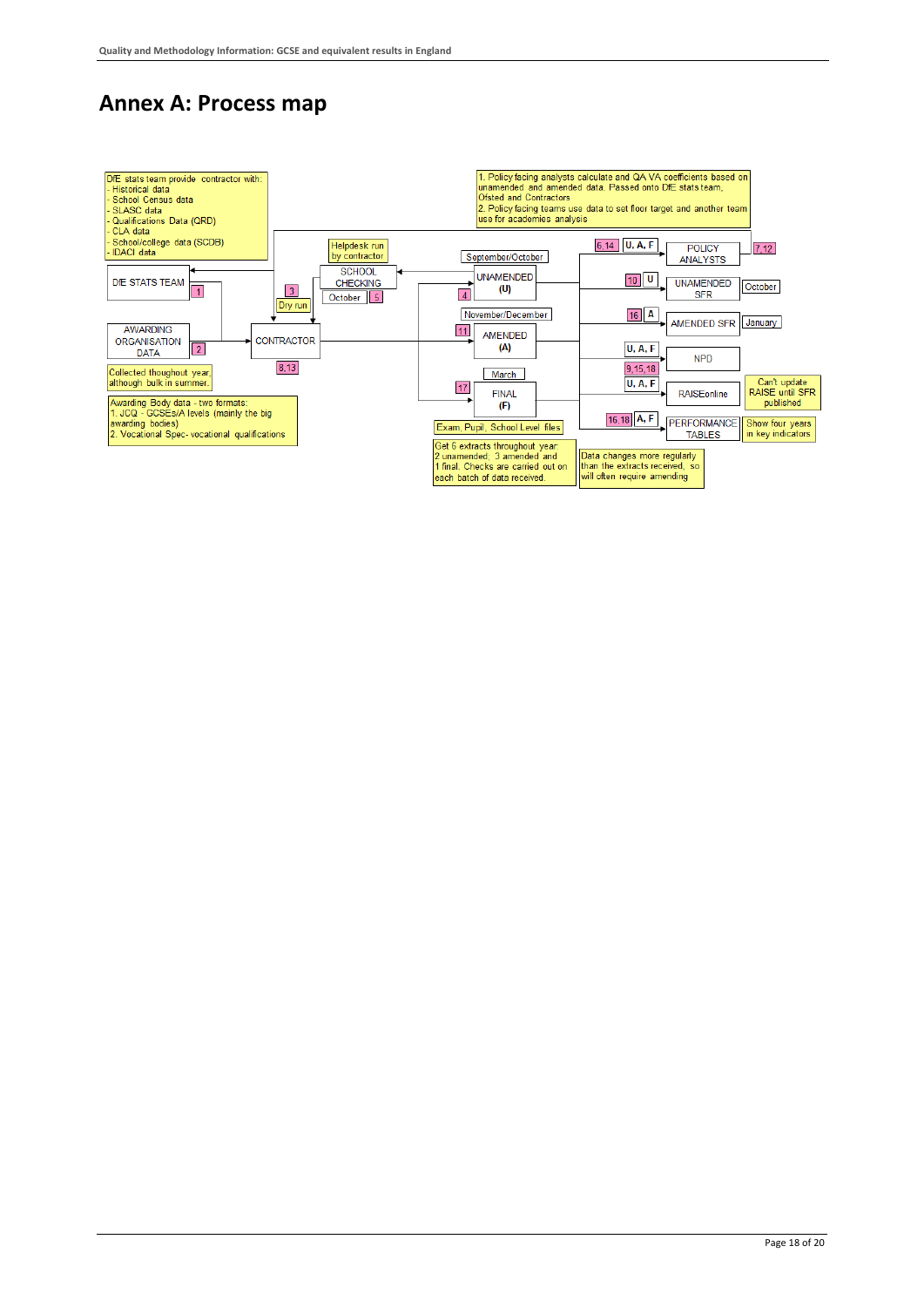## <span id="page-18-0"></span>**Annex B: Timeline of changes in key stage 4 attainment**

| 2009/10 | Publish % attaining the new English Baccalaureate.                                                                            |
|---------|-------------------------------------------------------------------------------------------------------------------------------|
|         | Publish % attaining the "Basics" (A*-C English and maths).                                                                    |
|         | Count accredited IGCSEs (and their precursors) for first time.                                                                |
| 2010/11 | GCSE only measures introduced to performance tables.                                                                          |
|         | AS levels counted in English Baccalaureate.                                                                                   |
| 2011/12 | First cohort to know of English Baccalaureate measure when making course choices.                                             |
| 2012/13 | New biology, chemistry, physics and additional science GCSEs.                                                                 |
|         | Marks awarded for spelling, punctuation and grammar in English literature,<br>history, geography and religious studies exams. |
| 2013/14 | Wolf Review recommendations come into force in performance tables:                                                            |
|         | • Only Wolf-approved qualifications counted                                                                                   |
|         | • Each equivalent of one GCSE only                                                                                            |
|         | • No more than two non-GCSE qualifications                                                                                    |
|         | • New discounting rules                                                                                                       |
|         | Only first attempt at GCSEs etc. counts in performance tables and in English<br>Baccalaureate subjects.                       |
|         | GCSEs no longer unitised (modular) but linear.                                                                                |
|         | New GCSE geography exam.                                                                                                      |